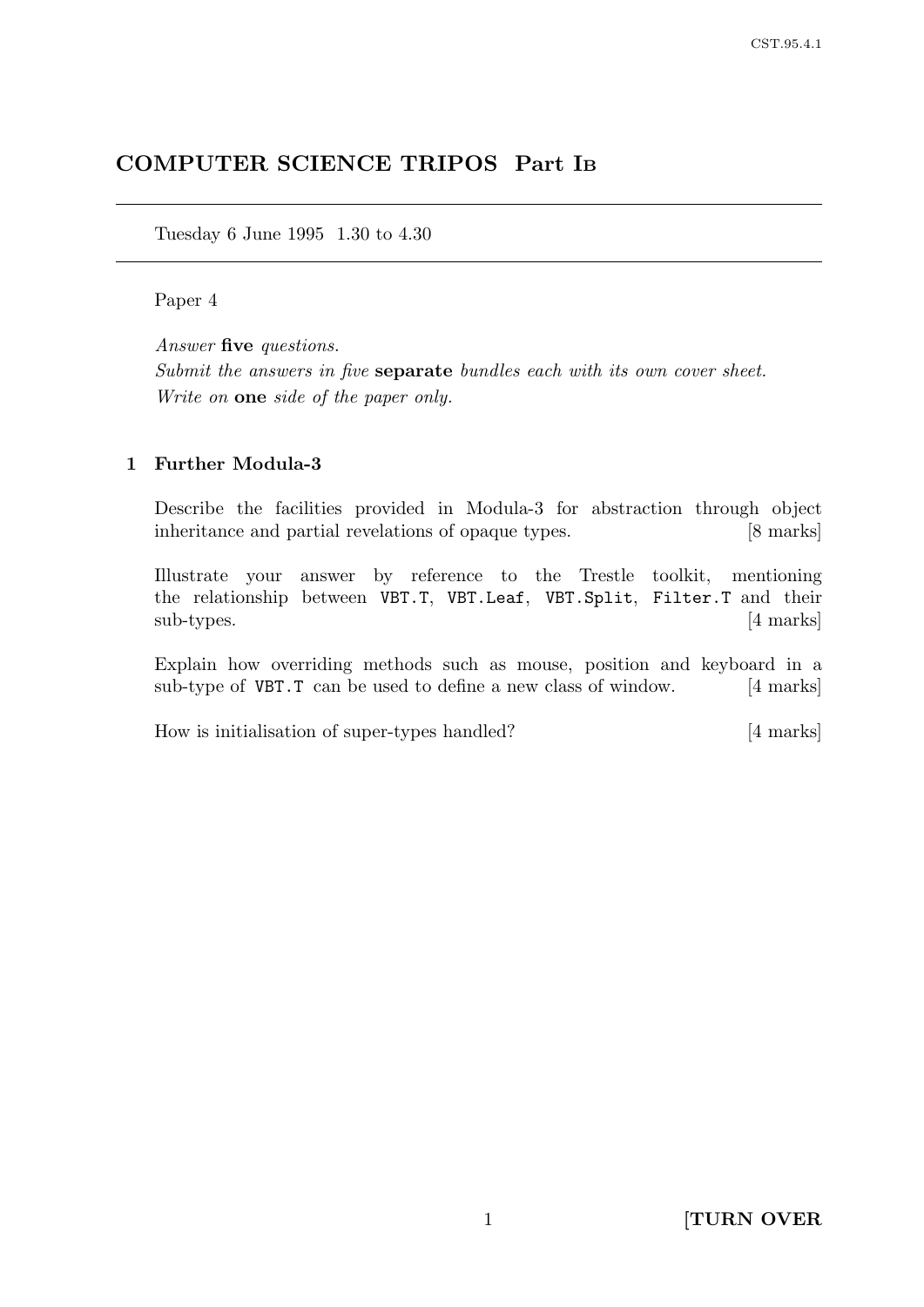### 2 Concurrent Systems

An expansion card to manage a number of telephone lines is to be added to a workstation. The hardware is able to pick up and put down lines, dial a number and answer the phone. It generates interrupts to signal conditions such as a phone line being answered.

- (a) What additions have to be made to the operating system to allow programs to use the phone hardware? [4 marks]
- (b) Suggest a mechanism by which the operating system can block a user process until a phone line is answered. [4 marks]

A voice mail server is to be developed and given exclusive use of the lines. It is to be activated by a user clicking the button on his/her active badge, a mobile device allowing a user's location to be determined. The voice mail server then phones the user at the phone nearest to him/her. After authentication by typing a code, the server reads the user's mail to him/her using a speech synthesiser. The pseudo-code procedure shown below is part of this service. Every time a badge click is detected, a thread is forked to execute procedure ActiveBadge\_Click\_Handler.

```
VAR line : ARRAY [1..NUM_LINES] OF {Free,Busy};
PROCEDURE ActiveBadge_Click_Handler(user: STRING;
                                          location: STRING);
VAR which_line: INTEGER;
BEGIN
  which_line := 1;
  WHILE (line[which_line] = Busy) DO (* Loop until a line *)which_line := which_line+1; (* becomes free *)
    IF (which_line > NUM_LINES) THEN which_line := 1;
  END;
  line[which_line] := Busy; (* Mark line as busy *)
  Pickup(which_line);
 Dial_Authenticate_Speak(which_line,user,location);
                                     (* Does clever stuff *)
  Hangup(which_line);
  line[which_line] := Free; (* Mark line as free *)
END;
```
- (c) Explain whether or not it is possible to implement the server using threads provided by a run-time system. [4 marks]
- $(d)$  Outline a possible race condition in the program. On what types of system could it occur? [4 marks]
- (e) How could the program be amended to avoid the race condition? Note: Language-specific details are unimportant. [4 marks]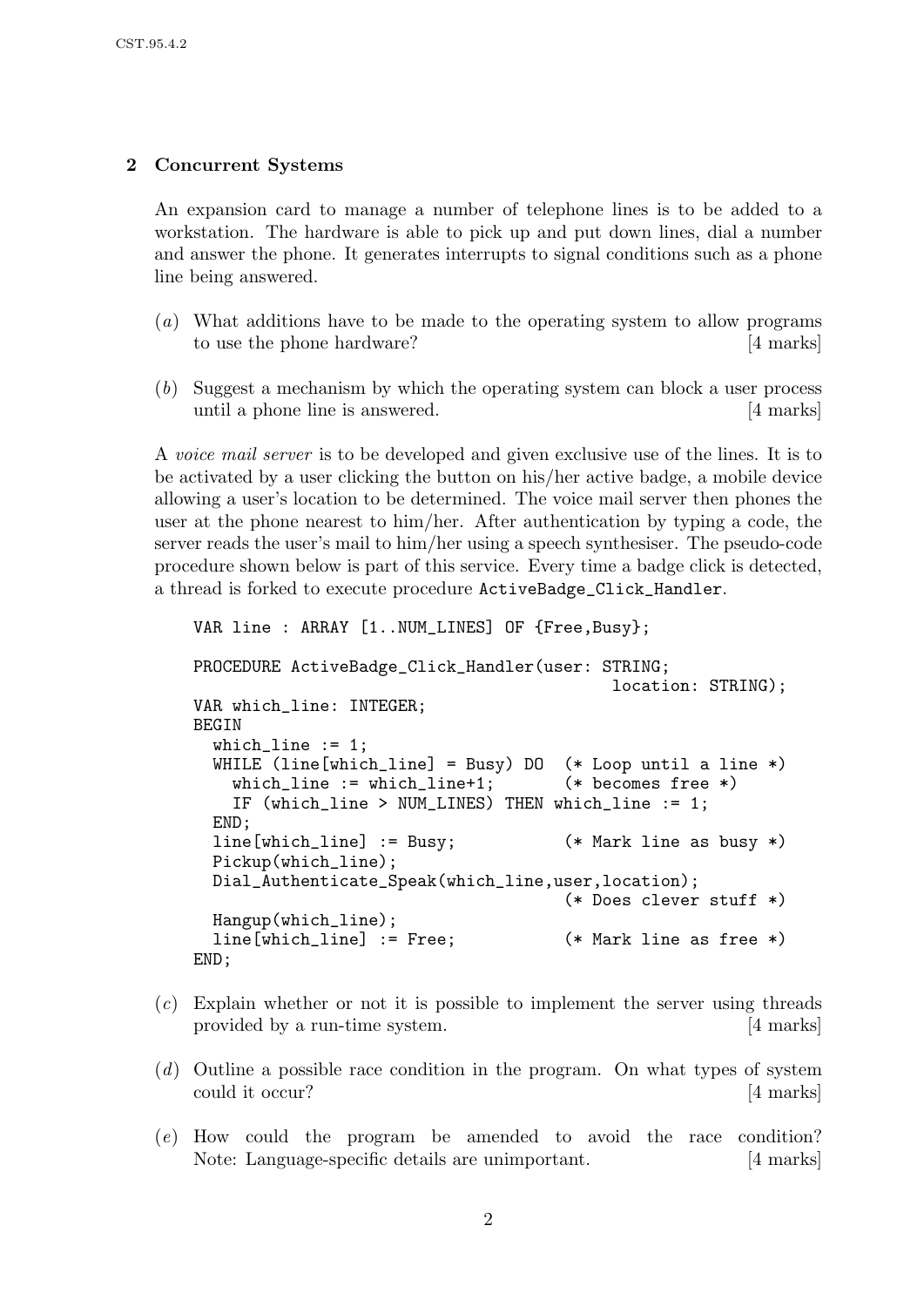## 3 Regular Languages and Finite Automata

| Define a <i>regular grammar</i> .    | [2 marks] |
|--------------------------------------|-----------|
| Define a <i>regular expression</i> . | [2 marks] |

Show that regular grammars and regular expressions characterise the same class of languages. [6 marks]

The syntax of a propositional calculus can be described by the context-free grammar  $G = \langle V_n, V_t, P, S \rangle$ 

where 
$$
Vn = \{S\}
$$
,  $Vt = \{not, if, then, and, or, p, q, r\}$ ,  
\n $P = \{S \rightarrow p, S \rightarrow q, S \rightarrow r,$   
\n $S \rightarrow not S,$   
\n $S \rightarrow if S then S,$   
\n $S \rightarrow S \text{ or } S,$   
\n $S \rightarrow S \text{ and } S\}$ 

Construct a push-down automaton which accepts the set of strings generated by  $G$ .  $[10 \text{ marks}]$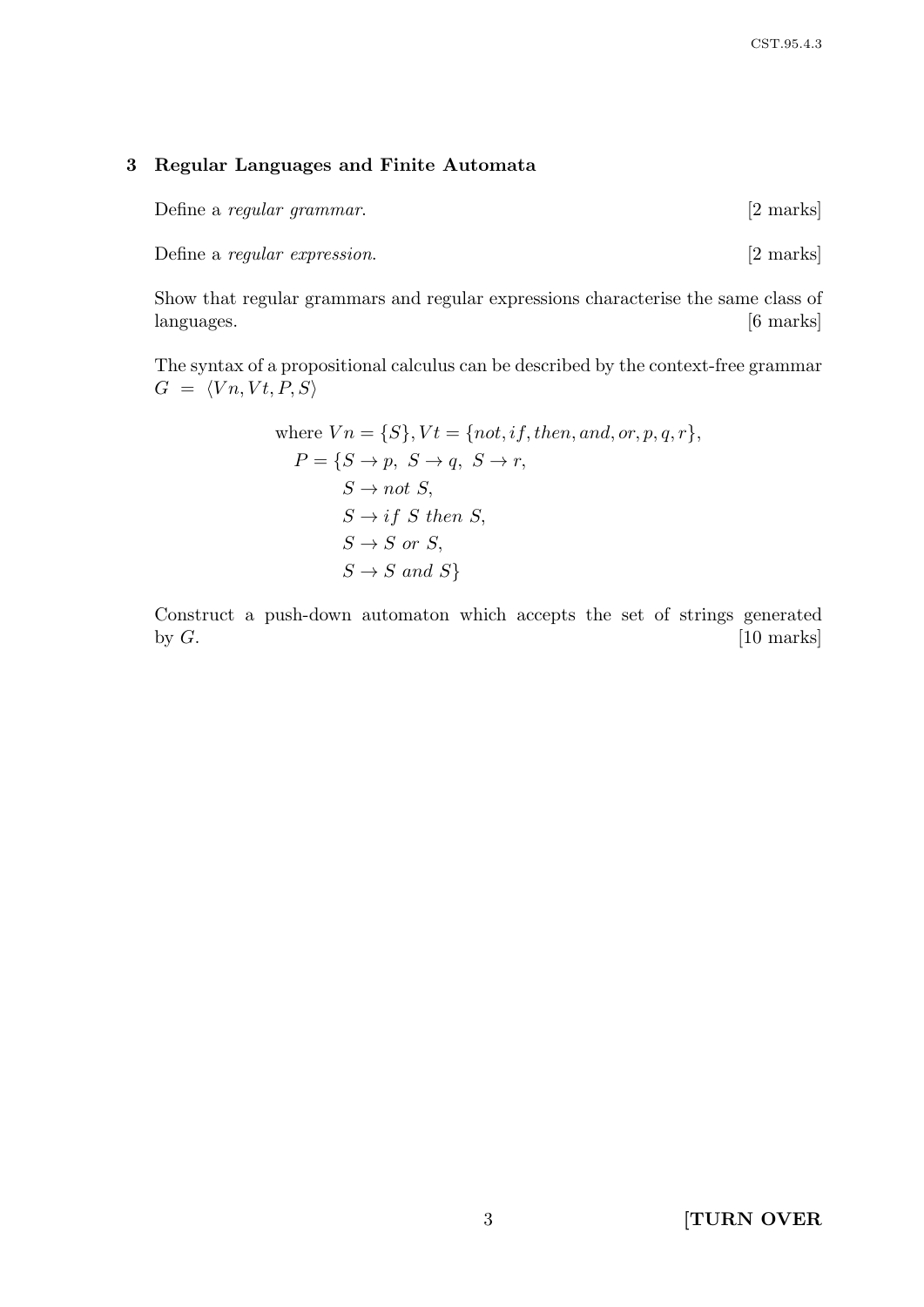#### 4 Compiler Construction

Outline how minimum cost code can be compiled from a parse tree using rules that consist of tree template replacements, costs and corresponding code. Illustrate your answer by considering the translation of the expression

Add(Add(K1, K2), Add(K3, K4))

using the following rules:

|             | #1 $\mathbb{R}$ $\leftarrow$ $\mathbb{A}$ dd $(\mathbb{R}$ i, $\mathbb{R}$ j) |                           |  | cost: 2 code: ADDR Ri, Rj |  |
|-------------|-------------------------------------------------------------------------------|---------------------------|--|---------------------------|--|
|             | $#2$ Ri $\leftarrow$ Add $(Ri, Kc)$                                           | cost: 3 code: ADDI Ri, c  |  |                           |  |
| #3 Ri <- Kc |                                                                               | cost: 2 code: LOADI Ri, c |  |                           |  |
|             | #4 Ri <- Add(Ri, Add(Rj, Kc))    cost: 4    code: ADDRI Ri, Rj, c             |                           |  |                           |  |

In your answer you should derive the finite state machine needed for the efficient matching of these four rules, and you should also give the cost and resulting translation of the given example expression. [15 marks]

Briefly discuss in what ways this algorithm may fail to generate optimum code when used in a compiler. [5 marks]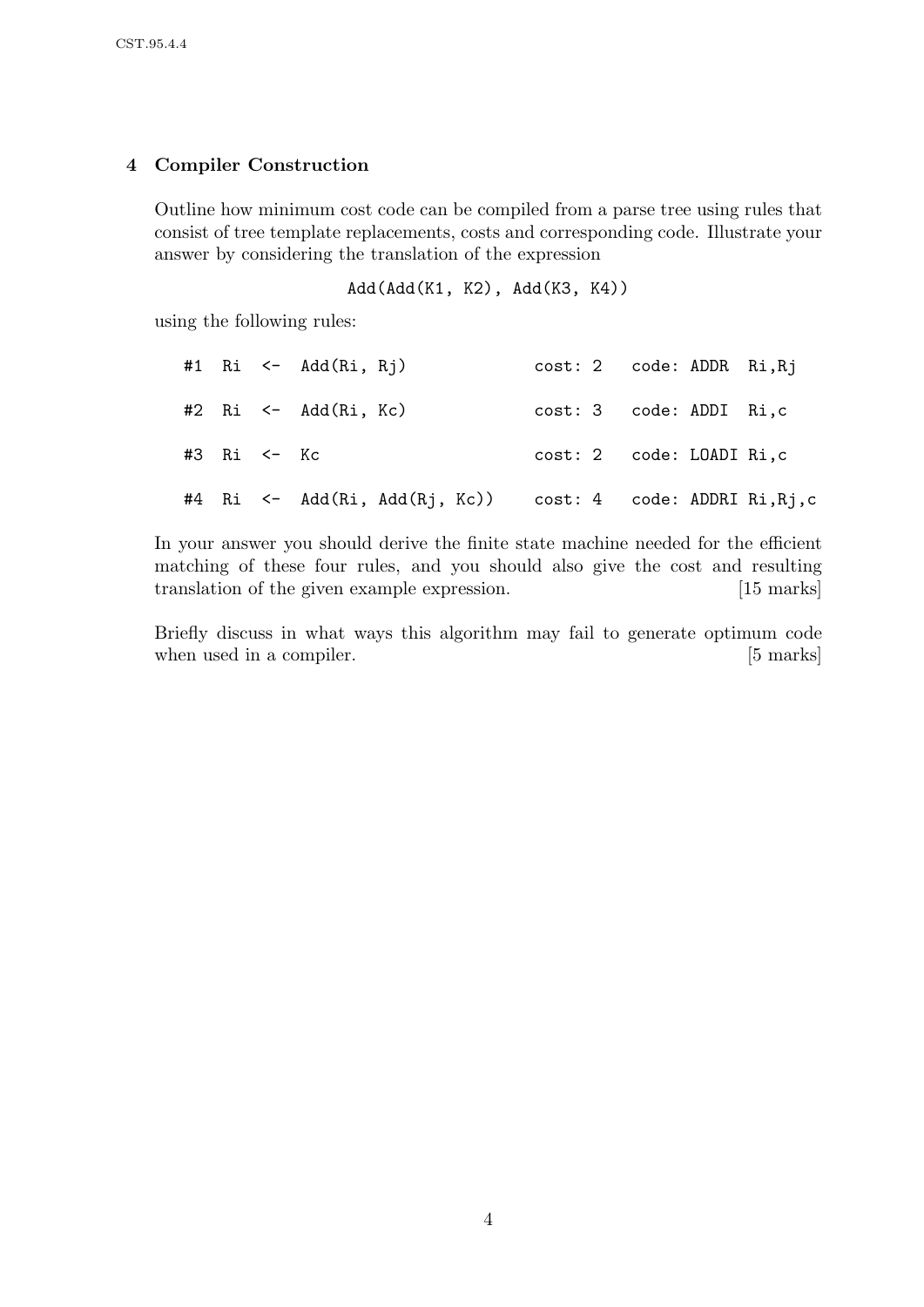## 5 Data Structures and Algorithms

What is a *priority queue*? Explain the data structure known as a *heap* and document how a heap is stored in a simple linear block of memory. [4 marks]

If a heap stores N items, describe how it can be viewed as an almost-balanced binary tree. What difference can there be between the greatest and least lengths of paths from the root of the tree to a leaf? What operations must be performed to move from one node in the tree to (a) its parent and (b) its offspring? [5 marks]

Describe, and estimate the costs of, procedures to

- (a) insert a new item into an existing heap;
- (b) delete the topmost item from a non-empty heap;
- $(c)$  starting from an array holding N items in arbitrary order, rearrange those items so that they form a heap, taking time less than that which would be needed if the items were just inserted into the heap one after the other.

[6 marks]

A stable sorting method is one where items whose keys compare as equal will appear in the output in the same order that they appeared in the input list. Would a heap sort based on the algorithms you have documented be stable? Justify your answer. [5 marks]

#### 6 Structured Hardware Design

Describe a test vector and how a set of such vectors can be used in conjunction with a digital system tester to test a hardware module. [7 marks]

Give a Verilog language description of a circuit which has three inputs (including the clock), two outputs and which contains at least one flip-flop and at least one two-input gate. [4 marks]

Give a set of test vectors which yield 100% fault coverage for the module that you defined in the previous section. [4 marks]

Explain the need for special test modes and pins in certain hardware structures. What are the advantages and disadvantages of test inputs compared with test outputs? [5 marks]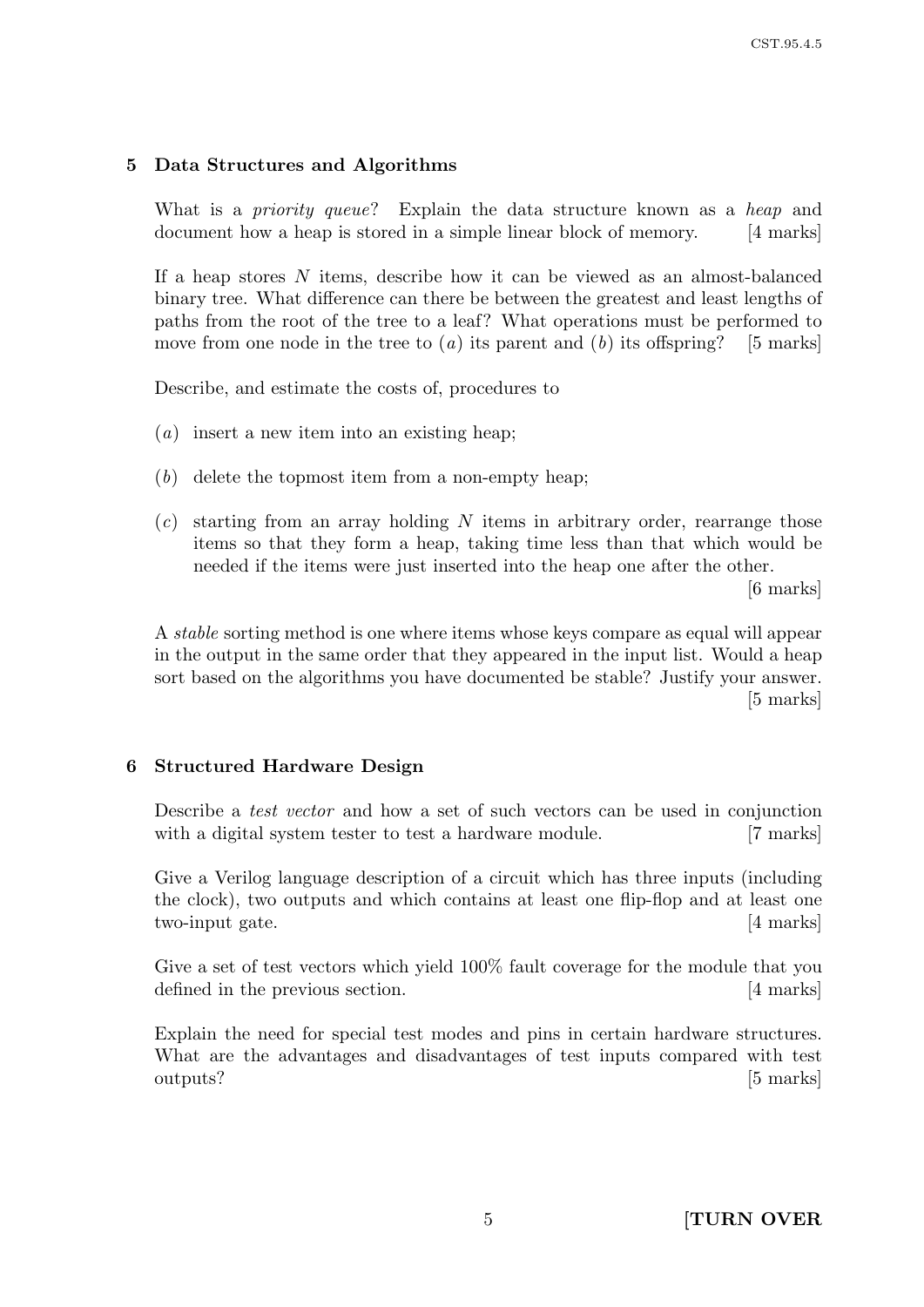# 7 Operating System Functions

An operating system for a *smart card* is required  $-$  that is a common run-time system for the smart card, which hosts some set of applications loaded into the card at the time the card is issued.

What operations should the memory management component of the operating system support in such a system? [12 marks]

The hardware engineers are concerned about complex memory management hardware consuming too much power, but the customer demands memory protection between the applications. Describe some solutions that could meet these demands. [8 marks]

## 8 Graphics

Explain the purpose and operation of the A-buffer in rendering a sequence of images into a framestore. [12 marks]

Exhibit an example that shows an advantage over the use of a Z-buffer. [8 marks]

## 9 Computation Theory

Explain what is meant by a primitive recursive function and by a partial recursive function. [6 marks]

Show that the function giving the next state of a register machine in terms of the current state is primitive recursive. (You may assume the existence of primitive recursive functions for coding any *n*-element list of numbers  $(x_1, \ldots, x_n)$  as a number  $[x_1, \ldots, x_n]$  (for each n), and for extracting the head  $x_1$  and the (coded) tail  $[x_2, \ldots, x_n]$  from such a coded list.) [8 marks]

Deduce that every register machine computable partial function is partial recursive. [5 marks]

Is the converse true? [1 mark]